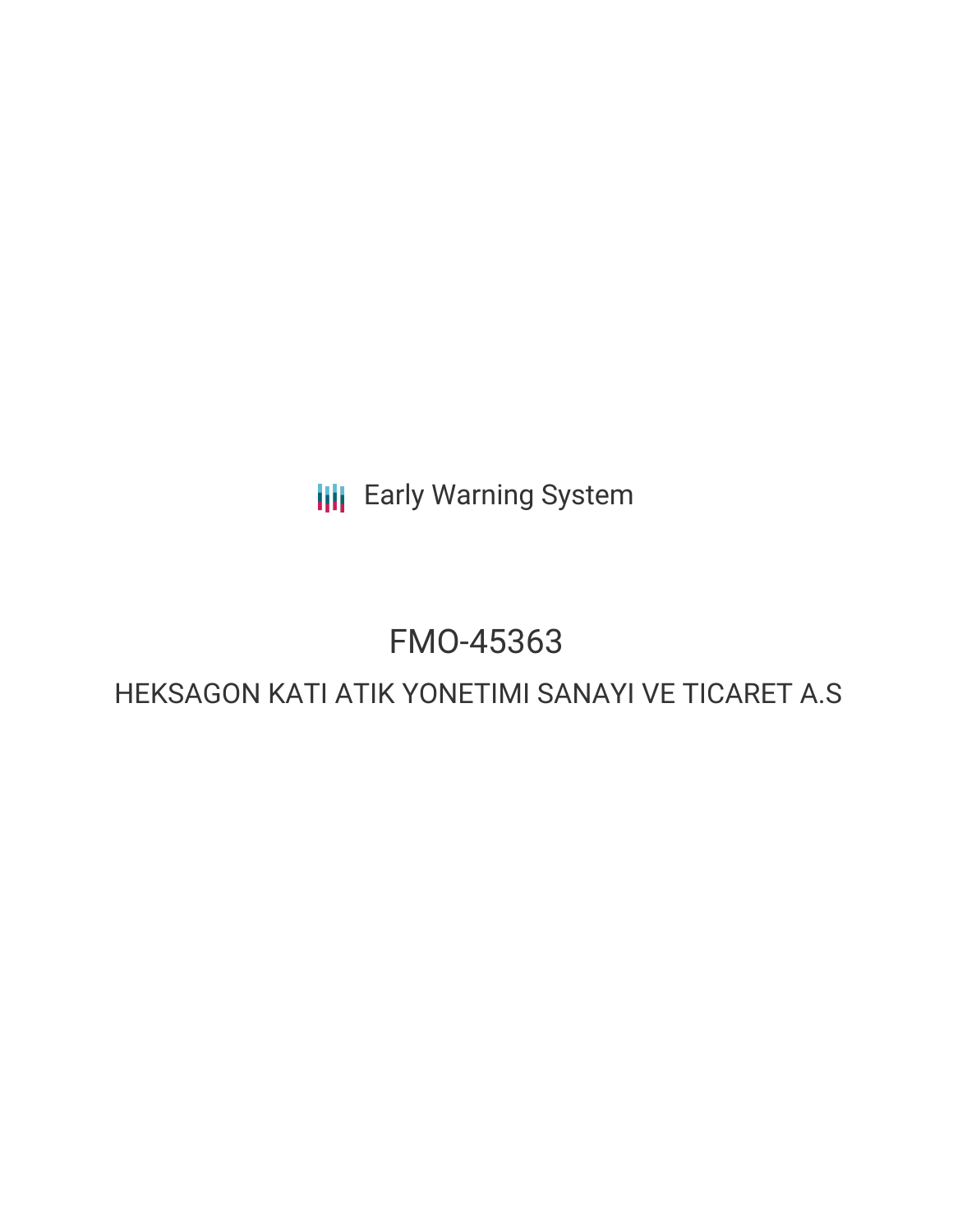

#### **Quick Facts**

| <b>Countries</b>               | Turkey                                        |
|--------------------------------|-----------------------------------------------|
| <b>Financial Institutions</b>  | Netherlands Development Finance Company (FMO) |
| <b>Status</b>                  | Approved                                      |
| <b>Bank Risk Rating</b>        | B                                             |
| <b>Voting Date</b>             | 2016-02-18                                    |
| <b>Borrower</b>                | Heksagon Kati Atik S.A. (HKA)                 |
| <b>Sectors</b>                 | Infrastructure                                |
| <b>Investment Type(s)</b>      | Loan                                          |
| <b>Investment Amount (USD)</b> | $$25.00$ million                              |
| <b>Loan Amount (USD)</b>       | \$25.00 million                               |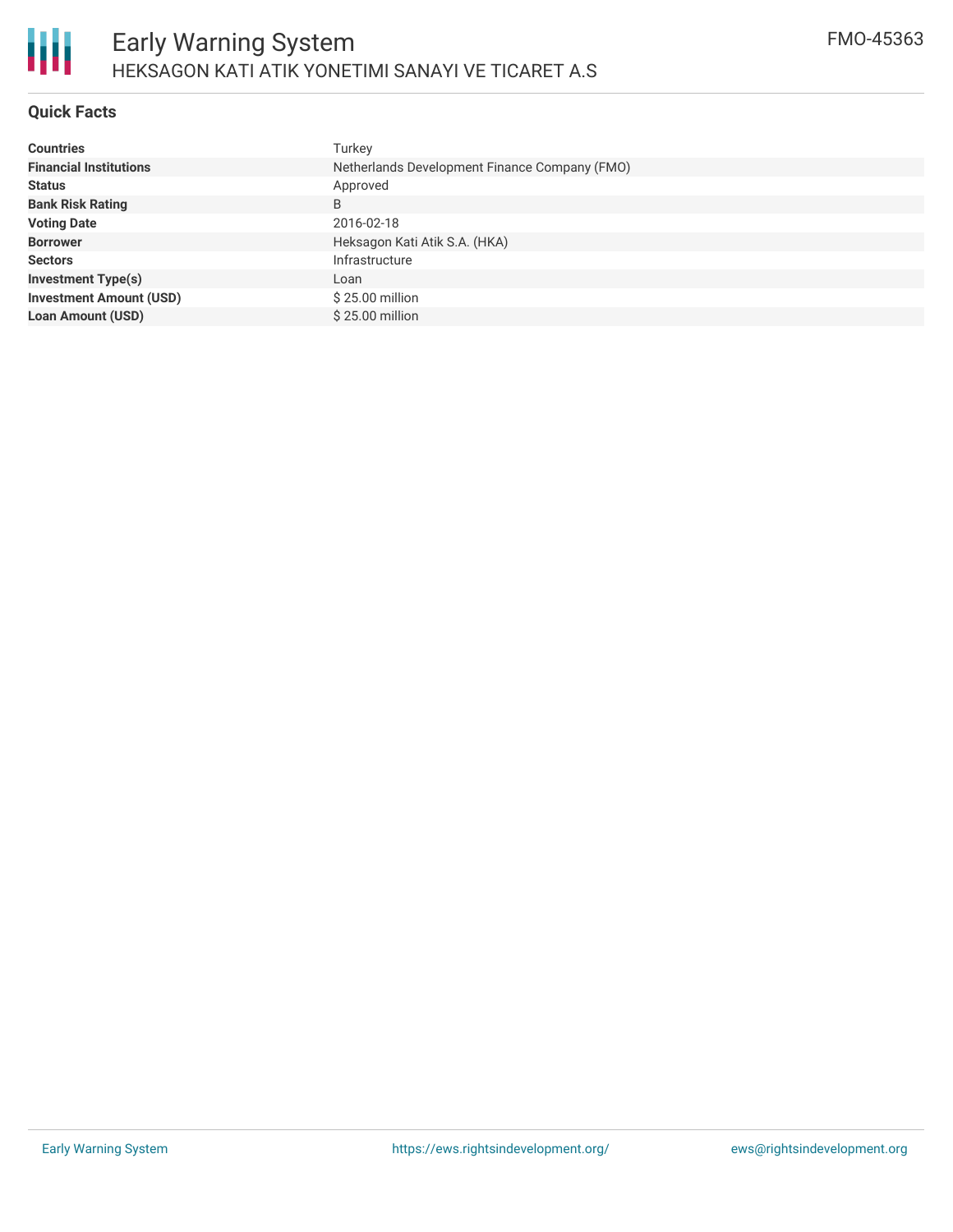

## **Project Description**

According to FMO website, the project concerns the construction and operation of four integrated waste management and fertilizer manufacturing plants in Western Turkey. The project will contribute to FMO's 2020 strategy of halving our footprint as this qualifies as a 100 percent green transaction. The company will collect, process and recycle waste in a responsible way which leads to minimizing of illegal waste dumping. It will reduce GHG emissions due to an estimated 25 percent decrease of landfills and by generating approximately 1.38 million m3 of biogas which is sold to the grid. Additionally, it will reduce polluting effects of fertilizer as the organic content in HKA's fertilizer keeps the nutrients in the soil as opposed to chemical fertilizers whereby nutrients easily drain to ground water. Finally, it will partially substitute fertilizer imports and create a benchmark for the Turkish waste management sector. HKA recently obtained Gold Standard carbon offset certification and will realize emission reduction of 514,940 tCO2 over the first 7-year crediting period.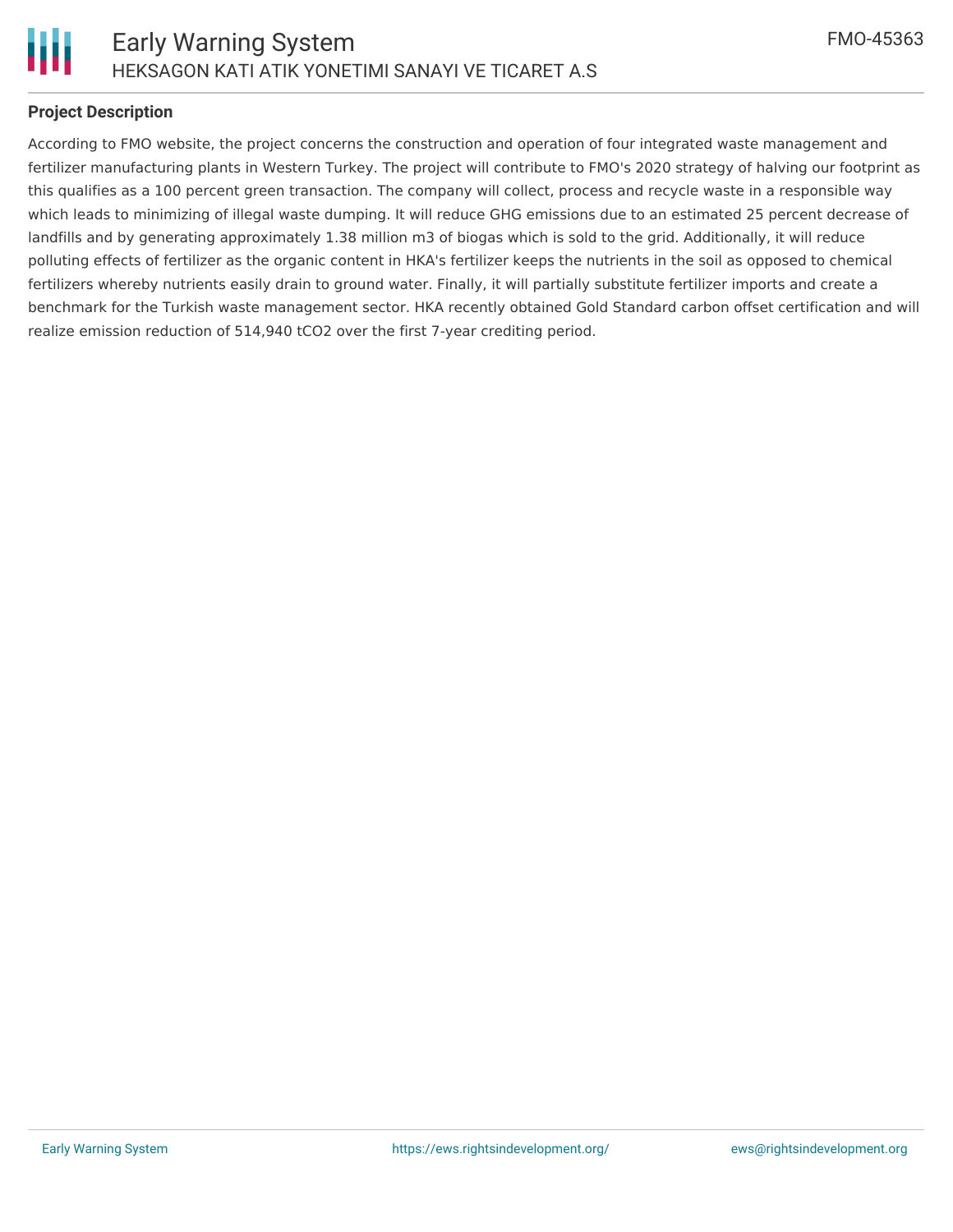#### Ш Early Warning System HEKSAGON KATI ATIK YONETIMI SANAYI VE TICARET A.S

#### **Investment Description**

Netherlands Development Finance Company (FMO)